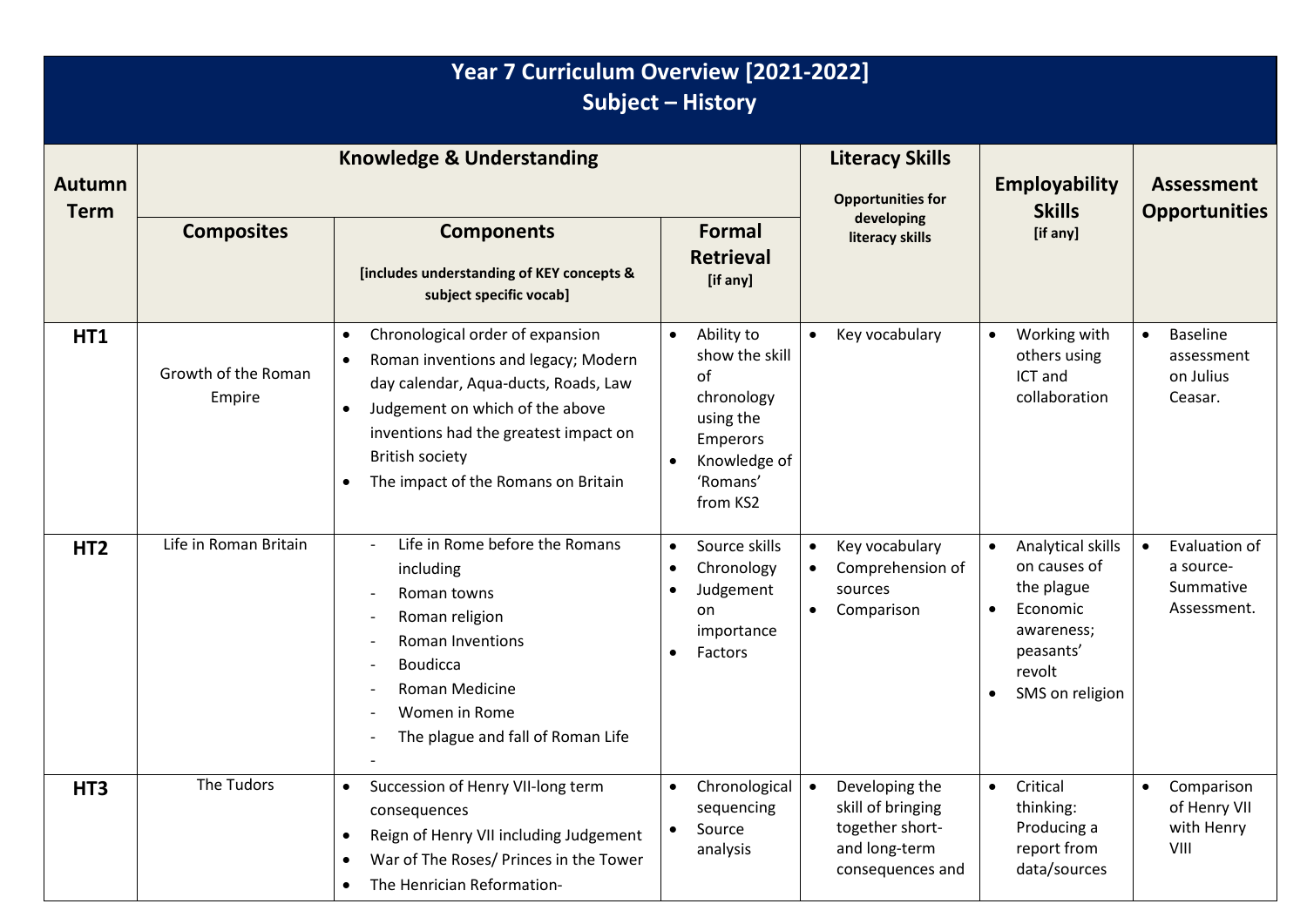|     |                                                       | causes and<br>$\bullet$<br>consequence and<br>٠<br>continuation under Edward VI<br>$\bullet$<br>The importance of Monasteries<br>$\bullet$<br>including dissolution.<br>$\bullet$                                                                                                           | Highlighting<br>$\bullet$<br>judgement in<br>formative<br>assessments<br>Retrieval-<br>$\bullet$<br>the role of<br>the church | forming a<br>judgement.                                                               |                                                                |                                                                                 |
|-----|-------------------------------------------------------|---------------------------------------------------------------------------------------------------------------------------------------------------------------------------------------------------------------------------------------------------------------------------------------------|-------------------------------------------------------------------------------------------------------------------------------|---------------------------------------------------------------------------------------|----------------------------------------------------------------|---------------------------------------------------------------------------------|
| HT4 | Is the title "Bloody<br>$\bullet$<br>Mary" justified? | Who was Mary Tudor?<br>$\bullet$<br>The challenges of being a female<br>$\bullet$<br>monarch<br>The Catholic revival in England<br>$\bullet$                                                                                                                                                | Retrieval-the<br>$\bullet$<br>development<br>of the<br>Christian<br>church<br>Chronology<br>$\bullet$<br>of monarchs          | Developed answer<br>$\bullet$<br>on Audience,<br>Author and<br>purpose of a<br>source | Evaluating<br>$\bullet$<br>sources of<br>information           | Source based<br>$\bullet$<br>evaluation on<br>the death of<br>Thomas<br>Cramner |
|     | The reign of Queen<br>Elizabeth I                     | Who was Queen Elizabeth?<br>$\bullet$<br>The restoration of the protestant church<br>$\bullet$<br>Mary Queen of Scots and Babbington<br>$\bullet$<br>plot<br>Portraits of Elizabeth- key skill of source<br>$\bullet$<br>evaluation<br>Elizabethan poor<br>$\bullet$<br>Armada<br>$\bullet$ | Link to the<br>previous<br>monarch's<br>problems as a<br>female                                                               | Use of pictorial sources<br>to develop the skill of<br>inference                      | Links to how<br>posters can be<br>used to influence<br>opinion | Sources about the<br>Spanish Armada-<br>is "Glorianna"                          |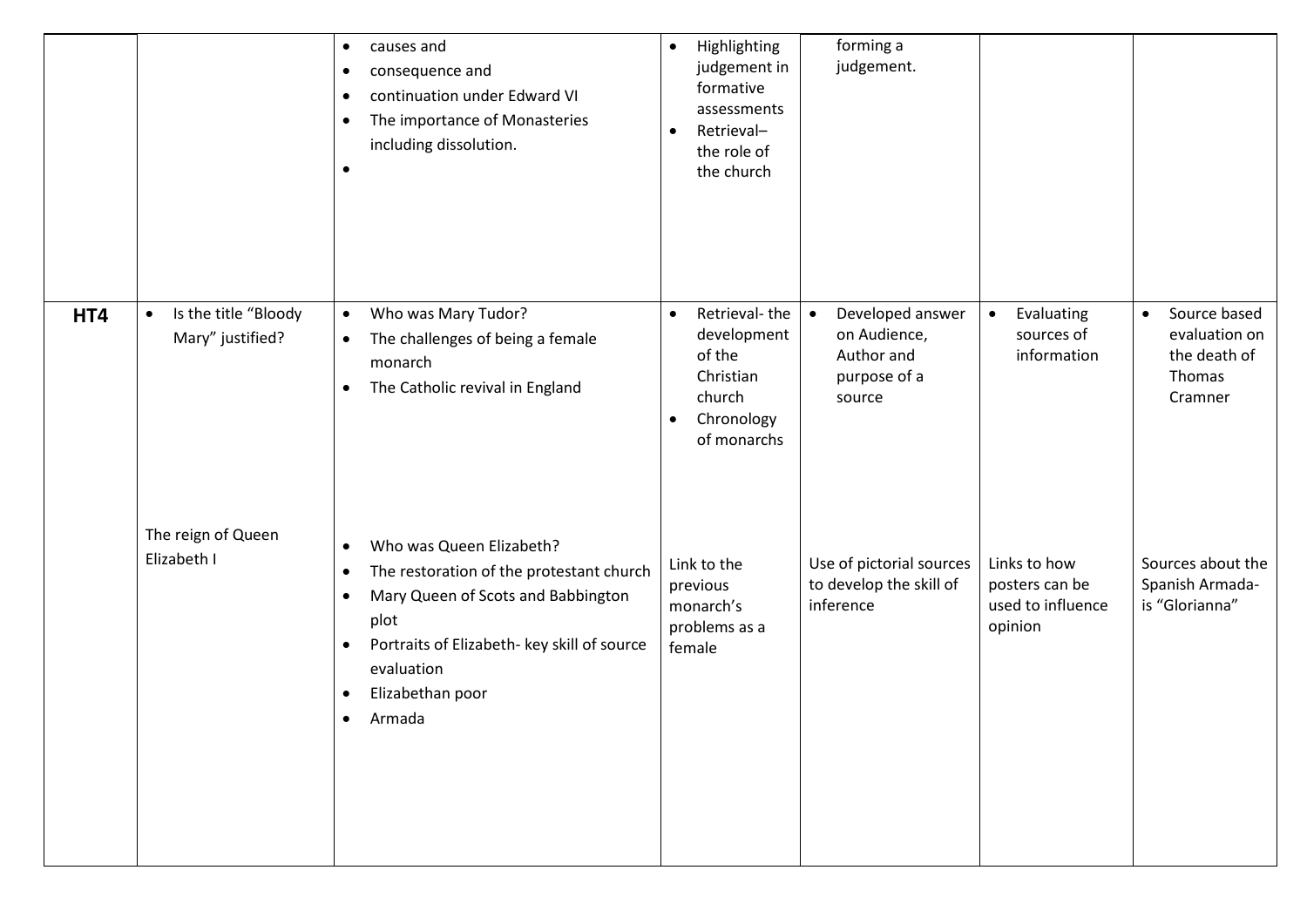| Year 7 Curriculum Overview [2021-2022]<br>Subject - History |                                            |                                                                                                                                                                                                                                         |                                                                                                                          |                                                                                                                                                           |                                                 |                                                                                                               |  |
|-------------------------------------------------------------|--------------------------------------------|-----------------------------------------------------------------------------------------------------------------------------------------------------------------------------------------------------------------------------------------|--------------------------------------------------------------------------------------------------------------------------|-----------------------------------------------------------------------------------------------------------------------------------------------------------|-------------------------------------------------|---------------------------------------------------------------------------------------------------------------|--|
| <b>Spring</b><br><b>Term</b>                                | <b>Knowledge &amp; Understanding</b>       |                                                                                                                                                                                                                                         |                                                                                                                          | <b>Literacy Skills</b><br><b>Opportunities for</b>                                                                                                        | <b>Employability</b><br><b>Skills</b>           | <b>Assessment</b><br><b>Opportunities</b>                                                                     |  |
|                                                             | <b>Composites</b>                          | <b>Components</b><br>[includes understanding of KEY concepts &<br>subject specific vocab]                                                                                                                                               | Formal<br><b>Retrieval</b><br>[if any]                                                                                   | developing<br>literacy skills                                                                                                                             | [if any]                                        |                                                                                                               |  |
| HT5                                                         | The Reign of the first two<br>Stuart kings | Who was James VI and why did he become<br>king of England<br>-The Gunpowder Plot<br>-Witches<br>-The reign of Charles 1 and the causes of the<br>civil war                                                                              | The role of the<br>church in society<br>-Links between<br>common<br>problems faced<br>by Mary,<br>Elizabeth and<br>James | Explanation of a<br>variety of factors and<br>reaching a judgement                                                                                        | Problem solving<br>-Leadership                  | Which reason was<br>the most<br>important reason<br>for the outbreak<br>of Civil war in<br>England?           |  |
| HT <sub>6</sub>                                             | The English Civil War                      | -Civil War sides<br>-weapons<br>The role of parliament<br>-Battles<br>The creation of the New Model<br>Army<br>role of Cromwell<br>Prince Rupert and Propaganda<br>Neasby<br>The death of Charles<br>-The role of Puritans<br>-Drogheda | -The role of the<br>monarch<br>-The<br>development of<br>the Protestant<br>church                                        | Comparison of factors<br>-Use of direct quotes<br>from 17 <sup>th</sup> C to allow<br>students to gain an<br>understanding of how<br>language has changed | <b>Ethical decision</b><br>making<br>Leadership | "The death of<br>Charles was his<br>own fault" How<br>far do you agree<br>as the extended<br>writing question |  |